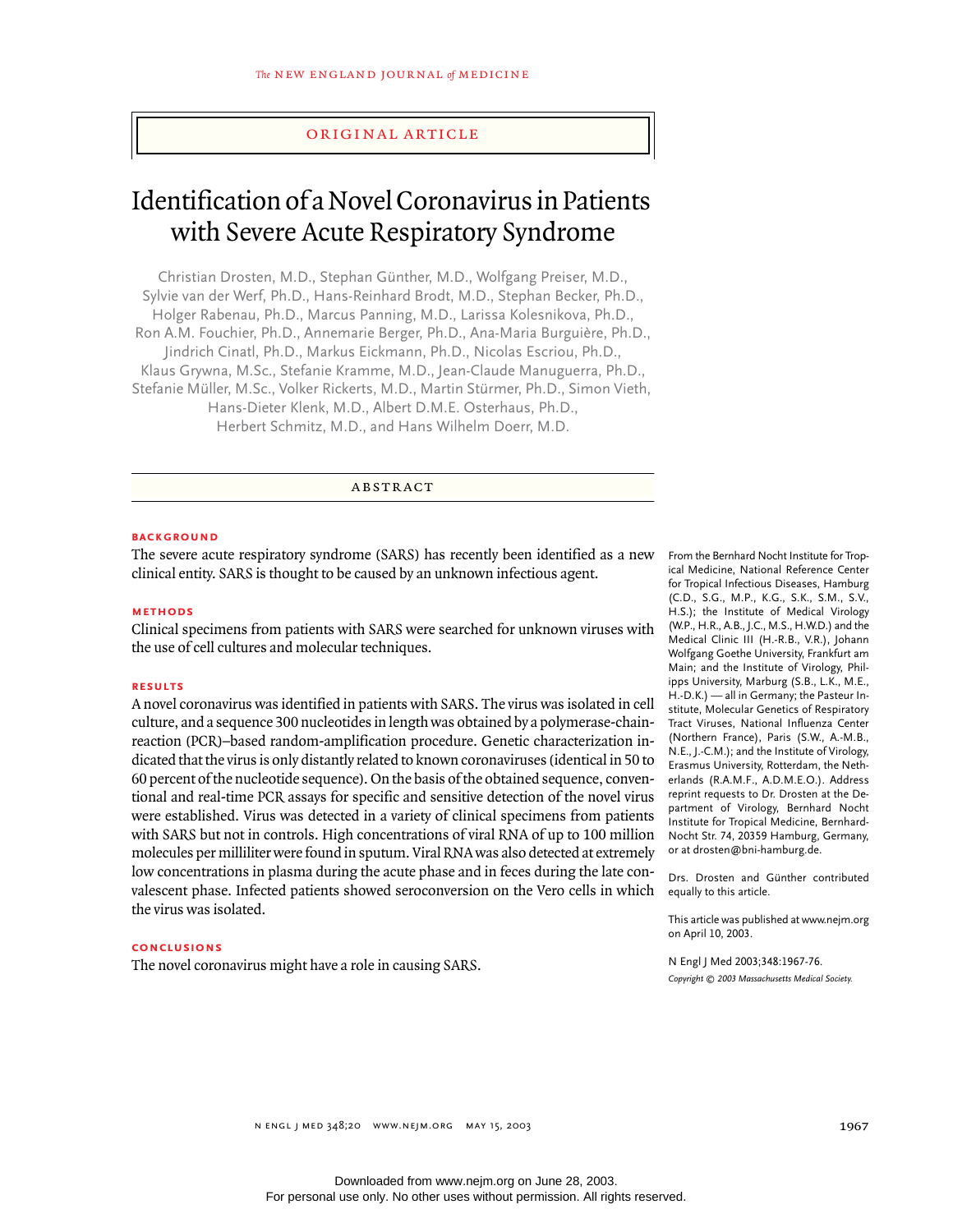he severe acute respiratory syndrome (SARS) was recently identified as a new clinical entity.1,2 Patients present with fever, dry cough, dyspnea, headache, and hypoxemia. Typical laboratory findings are lymphopenia and mildly elevated aminotransferase levels. Death may result from progressive respiratory failure due to alveolar damage.3 SARS appears to be caused by an unknown infectious agent that is transmitted from human to human. The World Health Organization (WHO) had recorded 2353 cases by April 4, 2003. About 4 percent of patients with SARS have died.4 The SARS epidemic started in Asia, with the majority of cases occurring in China and the Asia– Pacific region. The epidemic has spread from Asia to other continents through international travel. The WHO has established a network of international laboratories to facilitate the identification of the causative agent of SARS. As part of this network, we have identified and characterized a novel coronavirus in patients with SARS.  $\overline{T}$ 

#### METHODS

# **patients and samples**

The index patient was a 32-year-old male physician. From March 3 to 9, 2003, he treated a patient with atypical pneumonia in Singapore who had arrived from Hong Kong. On March 9 (day 1) his illness started with abrupt onset of fever (temperature, 39.4°C), when he was in New York. On day 4, a dry cough and a sore throat developed, along with erythema on the trunk. During a stopover in Frankfurt, Germany, on his flight to Singapore, he was transferred to an isolation unit at the Frankfurt University Hospital with suspected SARS (day 7). He had hypoxemia (partial pressure of oxygen in arterial blood, 59 mm Hg) and required oxygen supplementation. Chest radiography showed worsening bilateral opacifications. Laboratory abnormalities included elevated levels of aspartate aminotransferase (46 U per liter) and lactate deydrogenase (478 U per liter) and an elevated maximal C-reactive protein level (30.7 mg per deciliter), as well as leukopenia and lymphopenia. Convalescence began on day 10. Treatment involved levofloxacin, vancomycin, imipenem, doxycycline, and oseltamivir.

Two contacts of the index patient (Contacts 1 and 2) were isolated as well. Contact 1, the patient's wife, reported a headache after admission (March 15, day 1). Fever (temperature, 38.2°C) and myalgia

developed on day 2. The temperature decreased during days 5 and 6, but on day 7 fever developed again and there were crackles over her lungs, accompanied by dry cough and hypoxemia (partial pressure of oxygen in arterial blood, 65 mm Hg). Convalescence began on day 9. Laboratory abnormalities included a maximal C-reactive protein level of 1.5 mg per deciliter, leukopenia, and lymphopenia. Therapy comprised erythromycin and ceftriaxone.

Contact 2, the mother of Contact 1, had headache and myalgia on March 13 (day 1) and sore throat and fever (temperature, 38.2°C) on day 2. Fever disappeared on day 3. She reported burning pain in the eyes on days 4 and 5. There were no pathologic findings on chest radiography. Pathologic laboratory findings included a maximal C-reactive protein level of 9.9 mg per deciliter, an increase in the aspartate aminotransferase level to 154 U per liter, and an increase in the lactate dehydrogenase level to 319 U per liter between days 9 and 16. Therapy involved imipenem, levofloxacin, doxycycline, and oseltamivir.

A total of 49 specimens from 18 patients with suspected or probable SARS, according to the WHO case definition, and from 21 healthy contact persons were sampled between March 5 and March 27, 2003, during the SARS epidemic in Hanoi, Vietnam.2 A total of 54 stool samples from patients in Germany were available as controls.

**microbiologic and virologic testing for typical and atypical respiratory pathogens** Respiratory and blood specimens from the patients in Frankfurt were tested by polymerase chain reaction (PCR) with specific primers for *Mycoplasma pneumoniae, Chlamydia pneumoniae,* human cytomegalovirus, adenoviruses, respiratory syncytial virus, parainfluenzavirus types 1, 2, 3, and 4, Hendra virus, Nipah virus, human metapneumovirus, influenzaviruses A and B, rhinovirus, and human coronavirus strains OC43 and 229E, as well as with universal primers for herpesviruses, arenaviruses, bunyaviruses, enteroviruses, alphaviruses, flaviviruses, filoviruses, and paramyxoviruses. Respiratory specimens were also tested by antigen enzymelinked immunosorbent assay (ELISA) for *M. pneumoniae,* influenzaviruses A and B, and respiratory syncytial virus. Antigen ELISA for legionella species was performed with urine. Paired serum samples were tested serologically for *C. pneumoniae* (IgA and IgG), *C. trachomatis* (IgA and IgG), *C. psittaci* (IgG),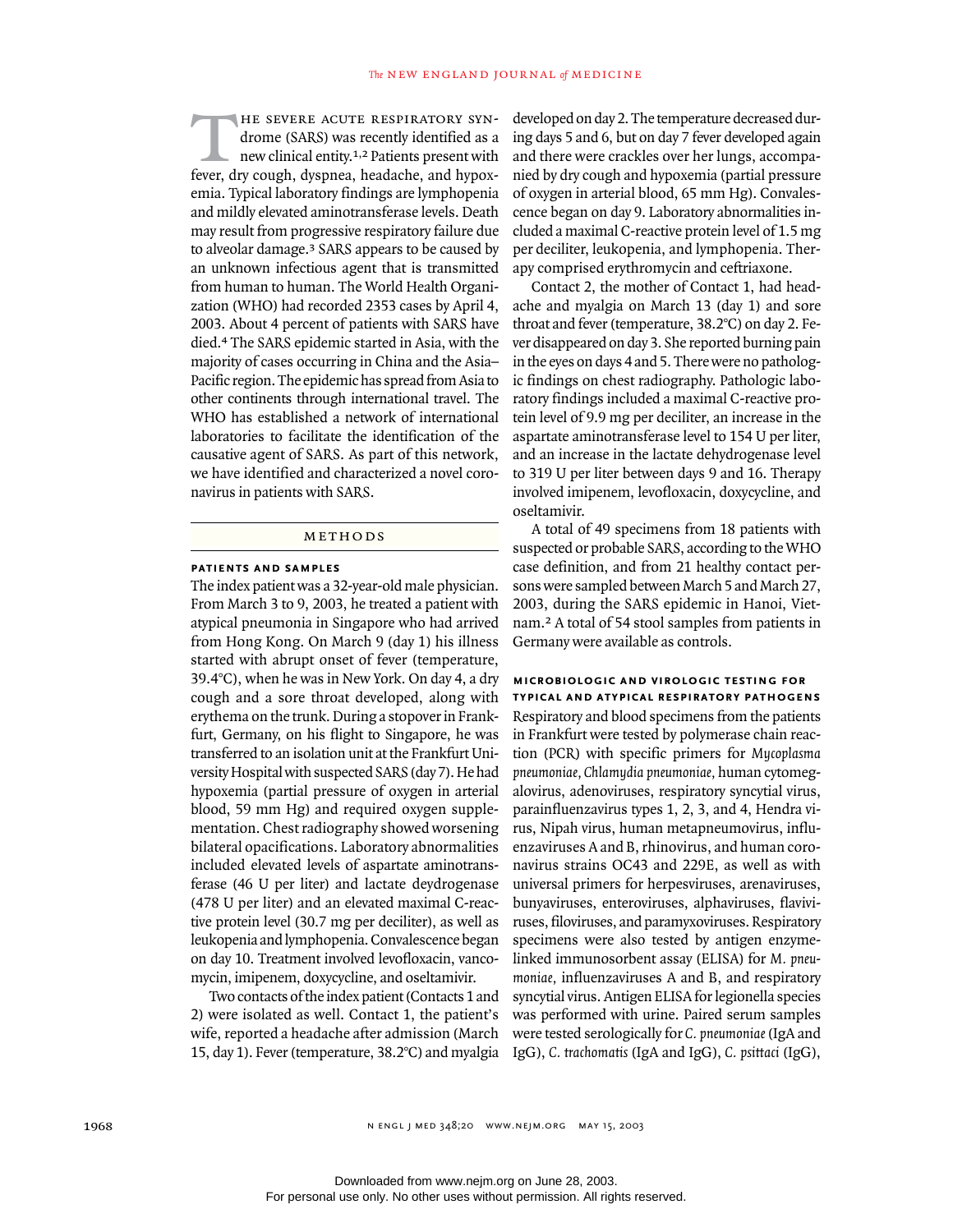*M. pneumoniae, Coxiella burnetii,* influenzaviruses A and B (IgG and IgA), dengue virus (IgG and IgM), measles virus (IgG and IgM), hantaviruses, adenoviruses, parainfluenzavirus types 1, 2, and 3, and respiratory syncytial virus.

Electron microscopy was performed with negative staining of respiratory and blood samples. In addition, cells in bronchoalveolar-lavage fluid were analyzed with the use of ultrathin sections embedded in Epon and LR Gold resins. Vero, Madin–Derby canine-kidney, and A549 cells were inoculated with respiratory and blood specimens from all three patients and grown under biosafety level 3 or 4 conditions.

## **rna extraction**

Sputum samples were shaken for 30 minutes with an equal volume of acetylcysteine (10 g per liter) and 0.9 percent sodium chloride. The resulting homogenate, native body fluids, resuspended swab samples (in 1 ml of phosphate-buffered saline), or tissue-culture supernatant was extracted with a viral RNA kit (QIAamp, Qiagen; elution volume, 60 µl). Stool specimens were extracted with the QIAamp stool kit (Qiagen).

## **random reverse-transcriptase–pcr procedure**

A volume of 2 µl of RNA solution was analyzed with a random reverse-transcriptase (RT)–PCR assay. The Superscript II platinum *Taq* polymerase one-step RT-PCR kit (Invitrogen) was used for the reaction (20  $\mu$ l total volume). Reactions contained 10  $\mu$ l of buffer concentrate, 2 mM of magnesium sulphate, 0.8 µl of enzyme mixture, and 1.9 µM of each of two primers. Fifteen primer pairs were used. Some of the primers contained degenerate positions, and most had a thymidine residue at their 3' ends to allow DNA polymerase to work in spite of incomplete nucleotide matches at the ends of the primers.<sup>4</sup> The primers were originally designed to target the genome of yellow fever virus strain 17D and the polymerase gene of Paramyxoviridae. Thermal cycling comprised 42°C for 30 minutes; 95°C for 3 minutes; 10 cycles of 95°C for 10 seconds, 55°C for 15 seconds (decreasing by 1°C per cycle), 72°C for 40 seconds; 40 cycles of 95°C for 10 seconds, 56°C for 10 seconds, and 72°C for 40 seconds. Products were analyzed on a 1 percent agarose gel, gelpurified, and reamplified with the use of the corresponding primers but without degenerate positions.

Products were sequenced with the use of a didesoxy terminator sequencing reaction (BigDye terminator reaction mix, Applied Biosystems) and an automated DNA sequencer (model 3100, Applied Biosystems).

# **rt-pcr specific for the novel coronavirus**

For diagnostic RT-PCRs, the Superscript II platinum *Taq* polymerase one-step RT-PCR kit was used. Details of the procedures are summarized in Table 1. An RNA standard transcribed in vitro was generated by amplification of the target region with primers BNIoutS2 and BNIoutAs. The fragment was cloned and transcribed into RNA in vitro, essentially as described elsewhere.<sup>5</sup>

## **sequence and phylogenetic analysis**

We searched for homologies to known sequences using the nucleotide or translated data base of the Basic Local Alignment Search Tool (BLAST) at http: //www.ncbi.nlm.nih.gov:80/BLAST/. Phylogenetic analysis was performed with the use of the Phylogeny Inference Package (PHYLIP), version 3.57c.<sup>6</sup>

## results

#### **microbiologic testing for common pathogens**

A large number of tests for known respiratory pathogens were performed with specimens from all three patients in Frankfurt. The test results were negative, except as follows.

Paramyxovirus-like particles were seen in throat swabs and sputum samples from the index patient by electron microscopy. The particles were scarce. However, several PCR tests specific for virus species of the family Paramyxoviridae were negative (including tests for human metapneumovirus), as were PCR assays based on primers designed to react broadly with all members of that family.

*C. pneumoniae* was not detected by PCR or antigen ELISA in sputum of the index patient from day 9. However, on day 11, electron microscopy of cells in a bronchoalveolar-lavage specimen from the index patient showed a severe intracellular bacterial infection, and the bronchoalveolar-lavage cells reacted in immunofluorescence analyses with a monoclonal antibody directed against *C. pneumoniae*. Consistent with this finding, there was an increase by a factor of four in the *C. pneumoniae* IgA titer in the index patient between day 10 and day 13.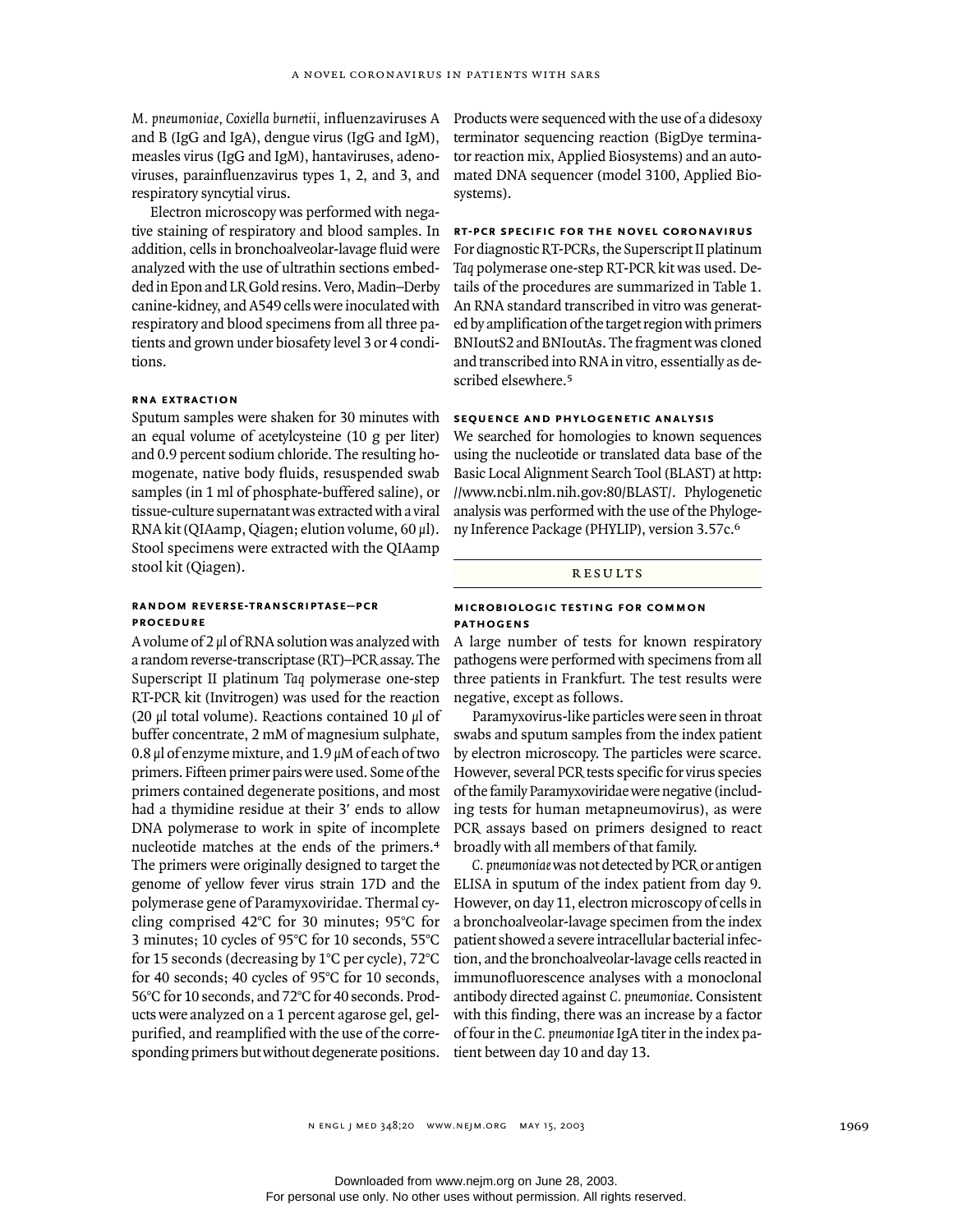| Table 1. Primers and Protocols for Diagnostic Polymerase-Chain-Reaction Assays. |                                                                                                                                                                                                                                                    |                                                                  |                                                                                                                                                                                                                                                                 |                                                                                                                                                                                      |  |  |  |
|---------------------------------------------------------------------------------|----------------------------------------------------------------------------------------------------------------------------------------------------------------------------------------------------------------------------------------------------|------------------------------------------------------------------|-----------------------------------------------------------------------------------------------------------------------------------------------------------------------------------------------------------------------------------------------------------------|--------------------------------------------------------------------------------------------------------------------------------------------------------------------------------------|--|--|--|
| Protocol                                                                        |                                                                                                                                                                                                                                                    |                                                                  |                                                                                                                                                                                                                                                                 |                                                                                                                                                                                      |  |  |  |
| No.                                                                             | Oligonucleotides                                                                                                                                                                                                                                   | <b>Target and Fragment Length</b>                                | <b>Reagent Formulation</b>                                                                                                                                                                                                                                      | <b>Thermal Cycling Profile</b>                                                                                                                                                       |  |  |  |
| $\mathbf{1}$                                                                    | $IN-2^*$<br>ggg TTg ggA CTA TCC<br>TAA gTg TgA<br>$IN-4*$                                                                                                                                                                                          | CDC fragment<br>452 bp                                           | 10 $\mu$ 2x reaction buffer $\uparrow$                                                                                                                                                                                                                          | 45°C, 30 min                                                                                                                                                                         |  |  |  |
|                                                                                 | TAA CAC ACA AAC<br>ACC ATC ATC A                                                                                                                                                                                                                   |                                                                  | 2.45 mM magnesium sulfate†                                                                                                                                                                                                                                      | $95^{\circ}$ C, 3 min<br>10 cycles of<br>95°C, 10 sec<br>60°C, 10 sec (decrease<br>by 1°C per cycle)<br>72°C, 30 sec<br>40 cycles of<br>95°C, 10 sec<br>56°C, 10 sec<br>72°C, 30 sec |  |  |  |
| 2                                                                               | $IN-6*$<br>ggT Tgg gAC TAT<br>CCT AAg TgT gA<br>$IN-7*$<br>CCA TCA TCA gAT AgA<br>ATC ATC ATA                                                                                                                                                      | CDC fragment<br>440 bp                                           | 500 nM each primer<br>0.4 $\mu$ reverse-transcriptase/<br>Taq DNA polymerase<br>mixture <sup>+</sup><br>$2 \mu$ RNA<br>20 $\mu$ l total volume                                                                                                                  |                                                                                                                                                                                      |  |  |  |
| 3                                                                               | <b>BNIoutS2</b><br>ATg AAT TAC CAA<br>gTC AAT ggT TAC<br><b>BNIoutAs</b><br>CAT AAC CAg TCg<br>gTA CAg CTA                                                                                                                                         | BNI-1 fragment<br>189 <sub>bp</sub>                              |                                                                                                                                                                                                                                                                 |                                                                                                                                                                                      |  |  |  |
| 4                                                                               | <b>SAR1S</b><br>CCT CTC TTg TTC<br>TTg CTC gCA<br><b>SARIAS</b>                                                                                                                                                                                    | CDC fragment<br>nested PCR<br>for protocols 1 and 2<br>121bp     | 5 $\mu$ l 10x reaction buffer $\dot{x}$<br>200 $\mu$ M dNTP<br>2.5 mM magnesium chloride:                                                                                                                                                                       | $95^{\circ}$ C, 3 min<br>10 cycles of<br>95°C, 10 sec<br>60°C, 10 sec (decrease<br>by 1°C per cycle)<br>72°C, 20 sec<br>20 cycles of<br>95°C, 10 sec<br>56°C, 10 sec<br>72°C, 20 sec |  |  |  |
| 5                                                                               | TAT AgT gAg CCg<br>CCA CAC Atg<br><b>BNIinS</b><br>gAA gCT ATT CgT<br>CAC gTT Cg<br><b>BNIInAs</b><br>CTg TAg AAA ATC<br>CTA gCT ggA g                                                                                                             | BNI-1 fragment<br>nested PCR for protocol 3<br>108 <sub>bp</sub> | 200 nM each primer<br>1.25 units platinum Taq<br>polymerase $\dot{x}$<br>$1 \mu$ PCR product from previ-<br>ous round<br>50 $\mu$ I total volume                                                                                                                |                                                                                                                                                                                      |  |  |  |
| 6                                                                               | <b>BNITMSARS1</b><br>TTA TCA CCC gCg<br>AAg AAg CT<br><b>BNITMSARAs2</b><br>CTC TAg TTg CAT<br>gAC AgC CCT C<br><b>BNITMSARP</b><br>6-carboxyfluorescein-<br>TCg TgC gTg gAT Tgg<br>CTT TgA TgT-6-<br>carboxy-N, N, N', N'-<br>tetramethylrhodamin | <b>BNI-1</b> fragment<br>5'-nuclease<br>real-time<br>77 bp       | 12.5 $\mu$ l 2x reaction buffer $\uparrow$<br>3.6 mM magnesium sulfate†<br>1 $\mu$ g bovine serum albumin<br>240 nM probe<br>200 nM each primer<br>0.6 $\mu$ reverse-transcriptase/<br>Tag DNA polymerase<br>mixture†<br>$5 \mu$ RNA<br>25 $\mu$ l total volume | $45^{\circ}$ C, 15 min<br>$95^{\circ}$ C, 3 min<br>40 cycles of<br>95°C, 10 sec<br>58°C, 30 sec<br>Fluorescence measured<br>at $58^{\circ}$ C¶                                       |  |  |  |

\* Sequence was communicated through the World Health Organization's SARS etiology network by colleagues from the Centers for Disease Control and Prevention (CDC).

† Formulation was included in the Superscript II reverse transcriptase (RT)/platinum *Taq* polymerase one-step RT-PCR kit (Invitrogen).

‡ Formulation was supplied with platinum *Taq* DNA polymerase (Invitrogen).

§ Formulation was supplied by Sigma.

¶Fluorescence was measured with the Roche LightCycler, F1 detection channel, and the Applied Biosystems 7000 SDS machine, FAM detection channel without passive reference dye.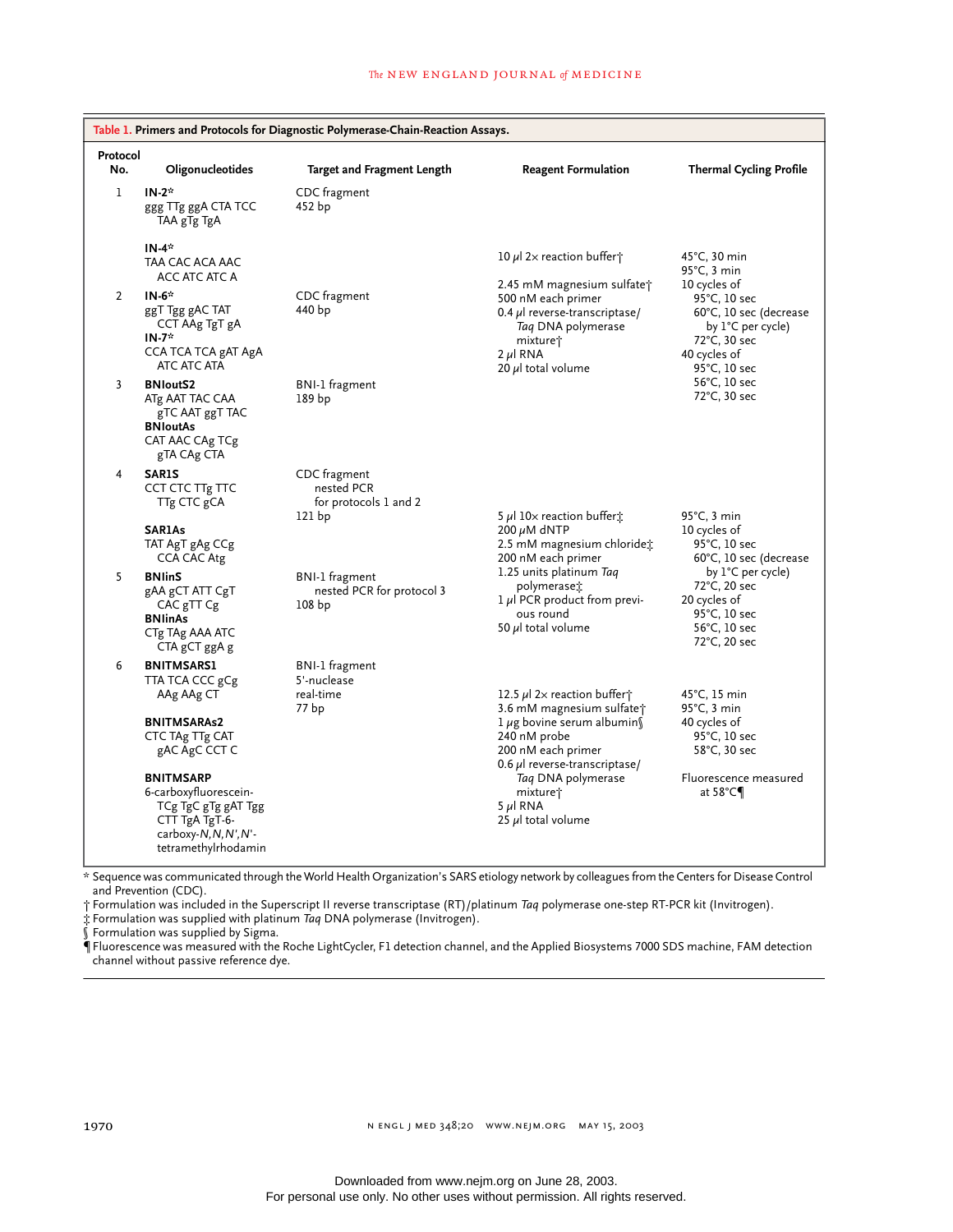## **isolation and characterization of a novel coronavirus**

After six days of incubation (on March 21), a cytopathic effect was seen on Vero-cell cultures inoculated with sputum obtained from the index patient on day 7. Twenty-four hours after a single passage, nucleic acids were purified from the supernatant. Random amplification was performed with 15 different PCRs under low-stringency conditions. We had previously shown that this method is able to detect unknown pathogens growing in cell culture (unpublished data). To detect RNA viruses, an initial reverse-transcription step was included.

About 20 distinct DNA fragments were obtained and sequenced. The resulting sequences were subjected to BLAST data-base searches. Most of the fragments matched human chromosome sequences, indicating that genetic material of the cultured cells had been amplified (Vero cells are derived from monkeys). Three of the fragments did not match any nucleotide sequence in the data base. However, when a translated BLAST search was performed (comparison of the amino acid translation in all six possible reading frames with the data base), these fragments showed homology to coronavirus amino acid sequences, indicating that a coronavirus had been isolated. Two of the fragments were 300 nucleotides in length and identical in sequence, and the third fragment was 90 nucleotides in length (sequences BNI-1 and BNI-2, respectively, as reported on the Web site of the WHO network on March 25) (Fig. 1A). Detailed sequence analysis revealed that both fragments were located in the open reading frame 1b of coronaviruses and did not overlap with a 400-nucleotide coronavirus fragment identified by colleagues at the Centers for Disease Control and Prevention (CDC) (sequence CDC, reported on the Web site of the WHO network on March 24) (Fig. 1A).

There were sequences of six coronaviruses of all phylogenetic lineages (groups 1, 2, and 3) in the sequence data base that overlapped with sequences BNI-1 and BNI-2. All known sequences were only distantly related to the new sequences (Fig. 1B). The BNI-1 nucleotide sequence diverged from the known sequences by between 39 percent (bovine coronavirus) and 46 percent (porcine epidemic diarrhea virus). Such distances are typically found between different genetic lineages of coronaviruses.<sup>7</sup> A stable phylogeny was obtained with the BNI-1 fragment, indicating that the isolated coronavirus segregates between genetic groups 2 and 3 (Fig. 1C). The novel coronavirus isolate was termed FFM-ic (for Frankfurt am Main index case).

To compare our isolate with that obtained by the CDC, a fragment corresponding to the CDC fragment was amplified from the cell-culture supernatant and sequenced. Both sequences were 100 percent identical. Next, primers specifically targeting the BNI-1 fragment and the CDC fragment were synthesized. With the use of a long-range PCR protocol,8 a region extending from the CDC fragment to the BNI-1 fragment was amplified. The obtained fragment had the expected length of 3 kb. It was sequenced from both ends, and the sequences were found to be identical to the CDC and BNI-1 sequences, respectively, demonstrating that the two sequences were derived from a contiguous RNA molecule and, thus, from the same virus. Since the same virus was isolated from two independent cases of SARS, and since there was serologic evidence of an acute infection with this virus in our index patient and also in Contact 1 (as described below), it was considered that the coronavirus might have a role in causing SARS. Specific diagnostic assays were therefore established for the detection of the pathogen.

## **establishment of diagnostic pcr assays targeting the bni-1 fragment**

A nested set of primers was designed within the BNI-1 fragment (Fig. 1B). The outer set of primers (protocol 3) (Table 1) detected the virus in clinical specimens from the index patient and Contact 1, who also had clinical signs of SARS (Table 2). Additional specimens were positive on nested RT-PCR (protocols 3 plus 5) (Tables 1 and 2). (The availability of PCR protocols at http://www.bni. uni-hamburg.de/ was reported to the WHO network on March 27 and to ProMed mail [an international e-mail notification service for infectious-disease outbreaks] on March 30.) To have a practical and quantitative test, a real-time RT-PCR with a 5' nuclease probe was established (protocol 6) (Table 1 and Fig. 1B). After optimization with the use of quantified RNA transcribed in vitro, the assay reliably detected 10 copies of RNA per reaction, corresponding to 830 RNA molecules per milliliter of specimen (Fig. 2). The sensitivities of nested and real-time PCR were equivalent (Table 2). The specificity of the PCR with outer primers, of the nested PCR, and of the real-time PCR (protocols 3, 3 plus 5, and 6, respectively) (Table 1) was tested with the use of RNA purified from cultures of bovine coronavi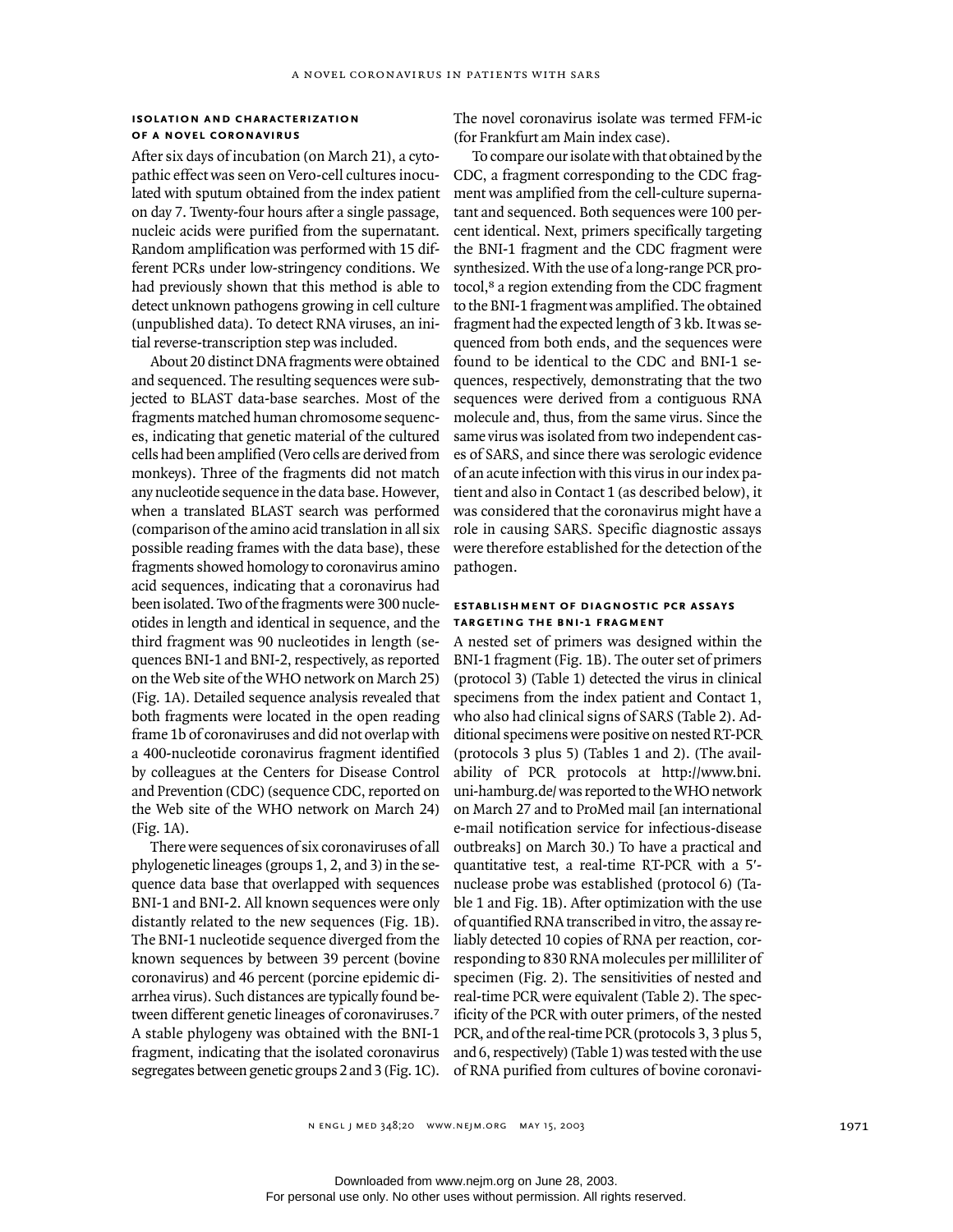rus, avian infectious coronavirus, porcine transmissible gastroenteritis coronavirus, and human coronaviruses 229E and OC43. None of the PCR assays cross-reacted with these viruses — a finding that is consistent with their considerable genetic differences from the novel coronavirus.

Quantification of the viral RNA concentration in clinical specimens from the index patient and Contact 1 by real-time PCR revealed that the highest concentration — as high as 100 million copies per milliliter — was present in sputum (Table 2). After enrichment of virus by ultracentrifugation, viral RNA was also detected in the serum of the index patient, indicating the presence of low-level viremia during symptomatic disease. Both the index patient and Contact 1 had viral RNA in stool samples obtained during late convalescence, suggesting that virus may be shed in feces for prolonged periods. To investigate whether the novel coronavirus was prevalent in patients in Germany who had gastrointestinal symptoms, a collection of 54 stored stool samples was tested with the use of the realtime RT-PCR assay. None of the samples tested positive.

The established PCR assays have also been used to test respiratory samples from German patients with symptoms and a travel history compatible with SARS. So far, 67 samples from 55 patients have been tested. One patient fulfilling the WHO criteria for probable SARS was coronavirus-positive on PCR. PCR protocols, as well as positive control material, have been made available to laboratories worldwide.

## **testing of a panel of specimens from patients from asia with sars**

To provide evidence for the hypothesis that the novel coronavirus is associated with SARS, further specimens from patients with probable and suspected SARS, as well as healthy contacts of patients affected by the SARS epidemic in Hanoi, Vietnam, were tested by nested PCR assays targeting the CDC and BNI-1 fragments (protocols 2 plus 4 and 3 plus 5, respectively) (Table 1). The prevalence of the virus was 100 percent among patients with probable cases of SARS and 23 percent among those with suspected cases of SARS, whereas virus was not detected at all in the healthy contacts (Table 3). These preliminary data may point to an association between the novel coronavirus and SARS. A total of 15 of the PCR products were sequenced — 7 from the CDC fragment and 8 from the BNI-1 fragment. All sequences were 100 percent identical to the corresponding CDC and BNI-1 sequences, providing

#### **Figure 1 (facing page). Genetic Characterization of the Novel Coronavirus.**

Panel A shows a schematic representation of coronavirus genome organization (with bovine coronavirus, accession number NC\_003045, as an example). Genes are depicted by brown arrows pointing in the direction of translation. Vertical arrows indicate the genomic location of the sequence fragments of the novel coronavirus found by the CDC and in our study (BNI-1 and BNI-2). UTR denotes untranslated region, orf open reading frame, NS nonstructural protein, HE hemagglutininesterase glycoprotein, S spike glycoprotein, E small membrane gene, M membrane glycoprotein, and N nucleoprotein.

The top part of Panel B shows the nucleotide-sequence alignment of fragment BNI-1 with known coronaviruses. The lower part of Panel B shows the amino acid–sequence alignment of fragment BNI-1 with known coronaviruses. The nucleotide sequence was translated into single-letter amino acid code. Bovine-CV denotes bovine coronavirus, avian-IBV avian infectious bronchitis virus, murine-HV murine hepatitis virus, porcine-TGEV porcine transmissible gastroenteritis coronavirus, porcine-EDV porcine epidemic diarrhea virus, and human CV-229E human coronavirus 229E. A dot indicates that the position is identical to the reference sequence (BNI-1). The oligonucleotides for the nested reverse-transcriptase polymerase chain reaction (RT-PCR, brown) and the real-time RT-PCR (purple) are shown as arrows pointing in the direction of their elongation.

In Panel C, a phylogenetic tree shows relations among coronavirus polymerase gene fragments (corresponding to BNI-1) according to the neighbor-joining method. The maximum likelihood method revealed the same relations (data not shown). Genetic distances are indicated by the lengths of the branches. Analyses were performed on a bootstrapped data set (100 replicates). In addition to the coronavirus isolate FFM-ic, avian infectious bronchitis virus (IBR31131), bovine coronavirus (AF220295), human coronavirus 229E (12175745), murine hepatitis virus (9629812), porcine epidemic diarrhea virus (19387576), and porcine transmissible gastroenteritis coronavirus (13399293) were included in the analysis.

evidence of an epidemiologic link among these patients. Furthermore, these findings suggest that the virus is rather stable genetically.

## **serologic response**

The serologic response to the coronavirus was tested by a standard immunofluorescence technique with serial serum samples from all three patients and coronavirus FFM-ic–infected Vero cells. Specific IgG was not detected in serum from the index patient and Contact 1 until day 9 and day 10, respectively. Thereafter, the IgG titer increased to 1:1500 in the index patient and 1:250 in Contact 1. No antibody response developed in Contact 2.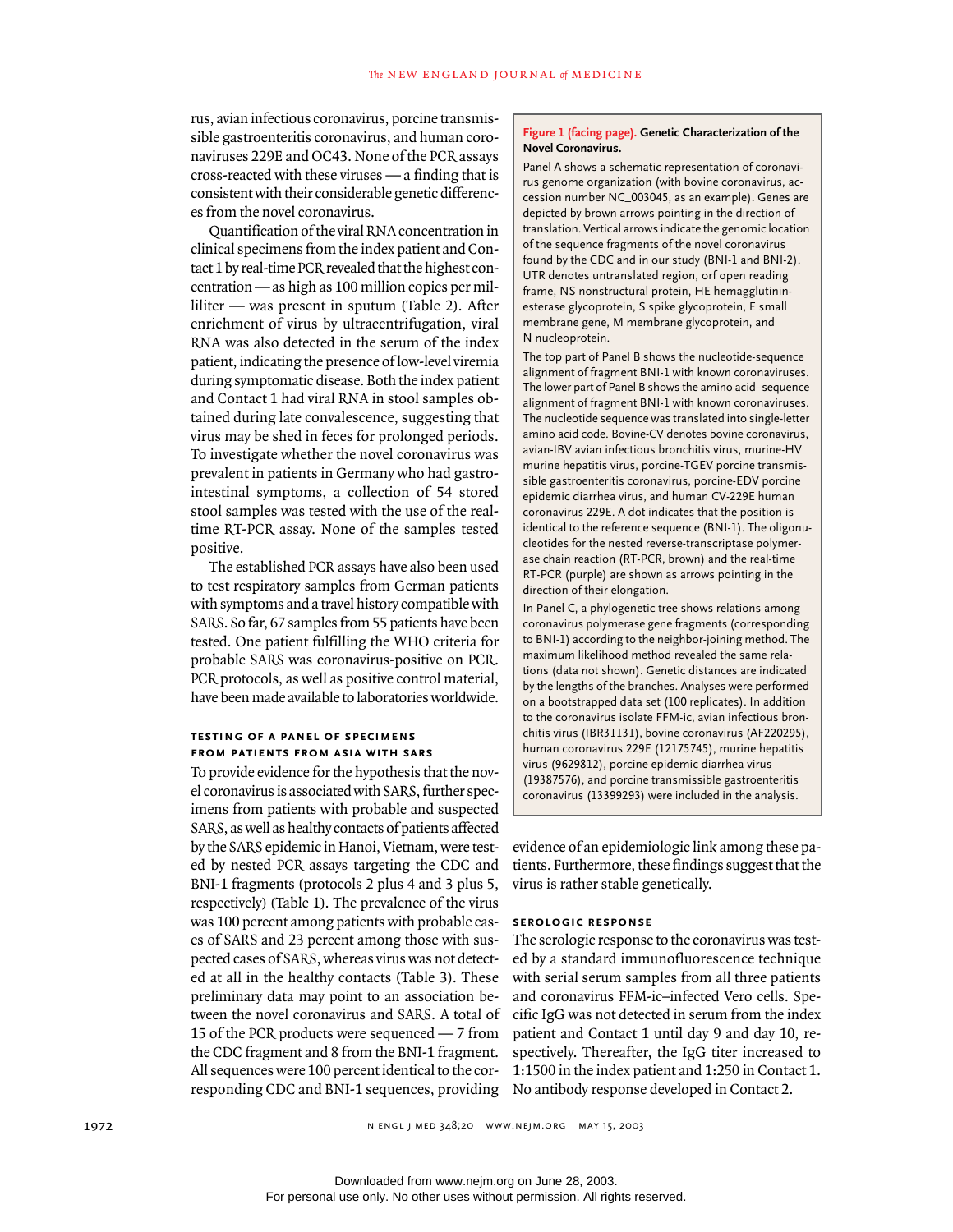

n engl j med 348;20 www.nejm.org may 15, 2003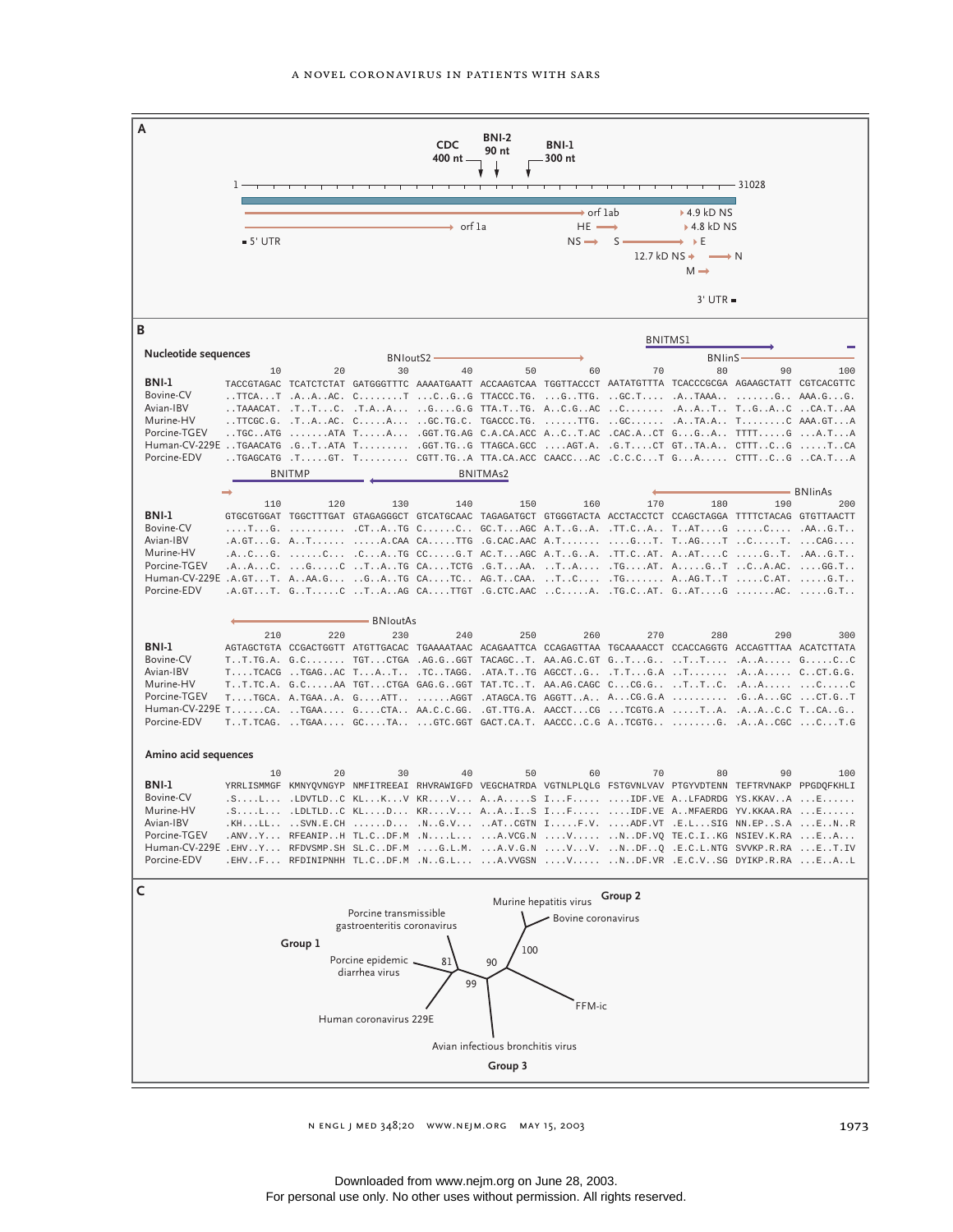| Table 2. Detection of the Novel Coronavirus in Various Clinical Specimens with the Use of Different PCR Assays.* |                            |                                  |                                    |                                                                                     |                          |  |  |  |
|------------------------------------------------------------------------------------------------------------------|----------------------------|----------------------------------|------------------------------------|-------------------------------------------------------------------------------------|--------------------------|--|--|--|
| Sample                                                                                                           | <b>Result on PCR Assay</b> |                                  |                                    |                                                                                     |                          |  |  |  |
|                                                                                                                  | $IN-2$<br>$IN-4$           | SARIS<br><b>SAR1As</b>           | <b>BNIoutS2</b><br><b>BNIoutAs</b> | <b>BNIoutS2</b><br><b>BNIoutAs</b><br>and Nested<br><b>BNIinS</b><br><b>BNIinAs</b> | Real-Time PCR+           |  |  |  |
| Cell culture;                                                                                                    | $^{+}$                     | $+$                              | $^{+}$                             | $+$                                                                                 | $8.3 \times 10^{6}$      |  |  |  |
| <b>Index patient</b>                                                                                             |                            |                                  |                                    |                                                                                     |                          |  |  |  |
| Sputum, day 9                                                                                                    |                            | $+$                              | $^{+}$                             | $^{+}$                                                                              | $1.0 \times 10^8$        |  |  |  |
| Throat swab, day 9                                                                                               | $\overline{\phantom{0}}$   |                                  |                                    | $\ddot{}$                                                                           | < 800                    |  |  |  |
| Nasal swab, day 9                                                                                                |                            |                                  |                                    |                                                                                     | < 800                    |  |  |  |
| Plasma, day 9                                                                                                    | $\overline{\phantom{0}}$   |                                  |                                    | $\ddot{}$                                                                           | 190¶                     |  |  |  |
| BAL, day 11                                                                                                      |                            | $\begin{array}{c} + \end{array}$ | $^{+}$                             | $^{+}$                                                                              | $4.1 \times 10^{5}$      |  |  |  |
| Stool, day 25                                                                                                    | <b>ND</b>                  | <b>ND</b>                        | <b>ND</b>                          | <b>ND</b>                                                                           | $\qquad \qquad +$        |  |  |  |
| Contact 1                                                                                                        |                            |                                  |                                    |                                                                                     |                          |  |  |  |
| Sputum, day 3                                                                                                    | $\overline{\phantom{0}}$   | $\ddot{}$                        | $^{+}$                             | $+$                                                                                 | $6.3 \times 10^{4}$      |  |  |  |
| Throat swab, day 3                                                                                               |                            |                                  |                                    |                                                                                     |                          |  |  |  |
| Nasal swab, day 3                                                                                                | $\overline{\phantom{0}}$   | ÷                                | $\overline{\phantom{0}}$           | $\overline{\phantom{0}}$                                                            | $\overline{\phantom{0}}$ |  |  |  |
| Plasma, day 3                                                                                                    |                            |                                  |                                    |                                                                                     | $-\P$                    |  |  |  |
| Stool, day 19                                                                                                    | <b>ND</b>                  | <b>ND</b>                        | <b>ND</b>                          | <b>ND</b>                                                                           | $+$                      |  |  |  |
| <b>Contact 2</b>                                                                                                 |                            |                                  |                                    |                                                                                     |                          |  |  |  |
| Sputum, day 5                                                                                                    | $\overline{\phantom{0}}$   |                                  | $\overline{a}$                     | $\overline{a}$                                                                      | $\overline{a}$           |  |  |  |
| Plasma, day 5                                                                                                    |                            |                                  |                                    |                                                                                     | $-$                      |  |  |  |
| Stool, day 21                                                                                                    | <b>ND</b>                  | <b>ND</b>                        | <b>ND</b>                          | <b>ND</b>                                                                           |                          |  |  |  |

\* PCR denotes polymerase chain reaction, BAL bronchoalveolar-lavage fluid, and ND not done. Plus signs indicate positive results, and minus signs negative results.

† Values are copies per milliliter.

‡ Sample was tested 24 hours after passage.

 $\hat{\S}$  Test was positive but below the limit of reliable quantification (800 copies per milliliter).

¶Test was performed after ultracentrifugation of 2 ml of plasma.

## discussion

The principal finding of the study is the identification of a novel coronavirus in patients with SARS. It appears that patients with SARS are acutely infected with this virus, since they have virus-specific IgG seroconversion. The high rate of positivity among patients with probable cases during an outbreak of SARS in Hanoi, in conjunction with the complete negativity among all healthy contacts of patients affected by the same outbreak, provides evidence of

an association between the disease and the presence excellent tool for such studies. It should also be of this novel virus. The involvement of a coronavirus in a respiratory disease would not be without precedent: the two human coronaviruses are known to cause mild respiratory illness.9 One should bear in mind, however, that in the past, viruses have been initially isolated from patients with a specific disease but subsequent investigations revealed no actual association at all.10,11 Thus, larger studies with appropriate control groups are needed to verify or eliminate our hypothesis about the cause of SARS. The assays that have been established provide an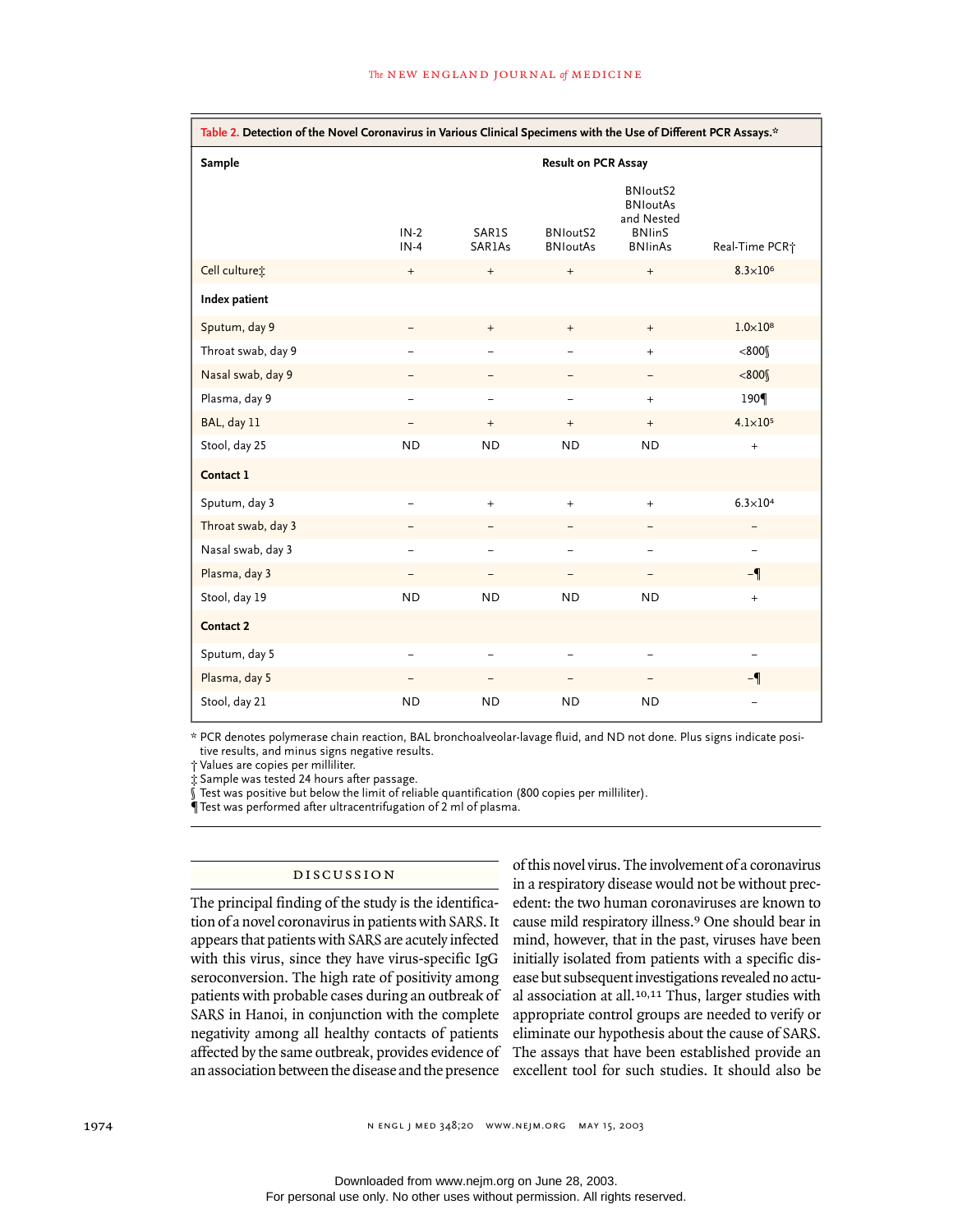taken into account that antigen that was present in primary cultures was used to detect the antibody response, and it remains to be firmly established that this response is indeed directed against the novel coronavirus rather than against an unknown agent that might have been isolated simultaneously. This possibility could be tested with the use of plaque-purified virus or recombinant proteins as antigen.

By testing for a broad range of known pathogens, we also obtained evidence for infection with paramyxoviruses and *C. pneumoniae*. Paramyxoviruses in particular, human metapneumovirus, which was previously implicated in SARS12 — could be largely ruled out by further investigation. Infection with chlamydia was confirmed in several assays. However, chlamydia was not found in other patients with SARS.3 Hence, it remains unclear whether these pathogens have a role as causative factors or cofactors in SARS.

The quantitative analysis of various clinical specimens from the patients with SARS reveals interesting features of the viral infection. First, the viral RNA concentration in sputum was high in both patients, suggesting that shedding of the virus from the respiratory tract could be the primary route of transmission. The extremely high RNA concentrations found in sputum from the index patient would be consistent with a high level of contagiousness of the SARS agent. The detection of low amounts of viral RNA in serum from the index patient on day 9 would be compatible with a long viremic phase, suggesting that replication does not occur only in the respiratory tract. The elevated levels of aspartate aminotransferase and lactate dehydrogenase<sup>3</sup> indeed suggest that the agent causing SARS is also replicating outside the respiratory tract. The presence of viral RNA in stool of the patients late during convalescence is reminiscent of characteristics of other coronaviruses.13 Shedding of the virus in feces may be an additional source of spreading, provided that the virus is stable in this environment. From a diagnostic point of view, it is important to note that nasal and throat swabs seem less suitable for diagnosis, since these materials contain considerably less viral RNA than sputum, and the virus may escape detection if only these materials are tested.

Supported by a grant (325-4539-85/3) from the Bundesministerium für Gesundheit and a grant (E/B41G/1G309/1A403) from the Bundesamt für Wehrtechnik und Beschaffung. Studies conducted at the Institute of Medical Virology in Frankfurt were supported in part by the Ministry of Science and Arts of the federal state of Hessen, Germany.

We are indebted to the medical staff of the hospital in Hanoi,



## **Figure 2. Real-Time Polymerase Chain Reaction (PCR) Targeting the BNI-1 Fragment of the Novel Coronavirus.**

The plot shows an amplification of a limiting-dilution series of standard RNA transcribed in vitro. The y axis indicates the fluorescence signal recorded in each amplification cycle, as plotted along the x axis. Numbers at the right show the number of copies of RNA per reaction. The inset graph presents a standard curve showing the relation between the concentration in standard samples (on the x axis) and the number of cycles it took to generate a fluorescence signal in the respective samples (on the y axis). The standard curve al-

| Table 3. Proportion of Patients with a Positive RT-PCR Result for Coronavirus.* |                                       |                                                        |                                                                     |  |  |  |  |  |
|---------------------------------------------------------------------------------|---------------------------------------|--------------------------------------------------------|---------------------------------------------------------------------|--|--|--|--|--|
| Group                                                                           | Mean No.<br>of Samples<br>per Patient | <b>Fraction of Patients Testing</b><br><b>Positive</b> |                                                                     |  |  |  |  |  |
|                                                                                 |                                       | $IN-6/IN-7$<br>and Nested<br>SAR1S/<br><b>SAR1As</b>   | BNIoutS2/<br><b>BNIoutAs</b><br>and Nested<br><b>BNIinS/BNIinAs</b> |  |  |  |  |  |
| Patients with probable SARS +                                                   | 2.2                                   | 5/5                                                    | 5/5                                                                 |  |  |  |  |  |
| Patients with suspected SARS:                                                   | 1.3                                   | 3/13                                                   | 3/13                                                                |  |  |  |  |  |
| Contacts                                                                        | 1.0                                   | 0/21                                                   | 0/21                                                                |  |  |  |  |  |

\* RT-PCR denotes reverse-transcriptase polymerase chain reaction.

† Samples were from the lower respiratory tract in five patients and nasopharyngeal swabs in one patient (all positive); samples were obtained 3 to 13 days after the onset of illness.

‡ Nasopharyngeal samples from 13 patients were used; they were obtained 3 to 12 days after the onset of illness.

Vietnam, for providing specimens from and clinical data for their patients; to Britta Liedigk, Gaby Bauer, Marhild Kortenbusch, Valérie Lorin, Claudine Rousseaux, Maryse Tardy-Panit, Saliha Azebi, Christophe Batejat, Gilberte Coralie, and Aurélien Brionne for excellent technical assistance; to Uli Lass, Christina Schiel, and Olfert Landt (Tib-Molbiol, Berlin) for rapid service in oligonucleotide synthesis; to Volker Thiel and John Ziebuhr (University of Würzburg) for providing human coronavirus 229E; to Georg Herrler (Tierärztliche Hochschule, Hannover) for providing bovine coronavirus, avian infectious coronavirus, porcine transmissible gastroenteritis coronavirus, and human coronavirus OC43; and to Michèle Bouloy and Annette Martin for providing culture cells.

n engl j med 348;20 www.nejm.org may 15, 2003